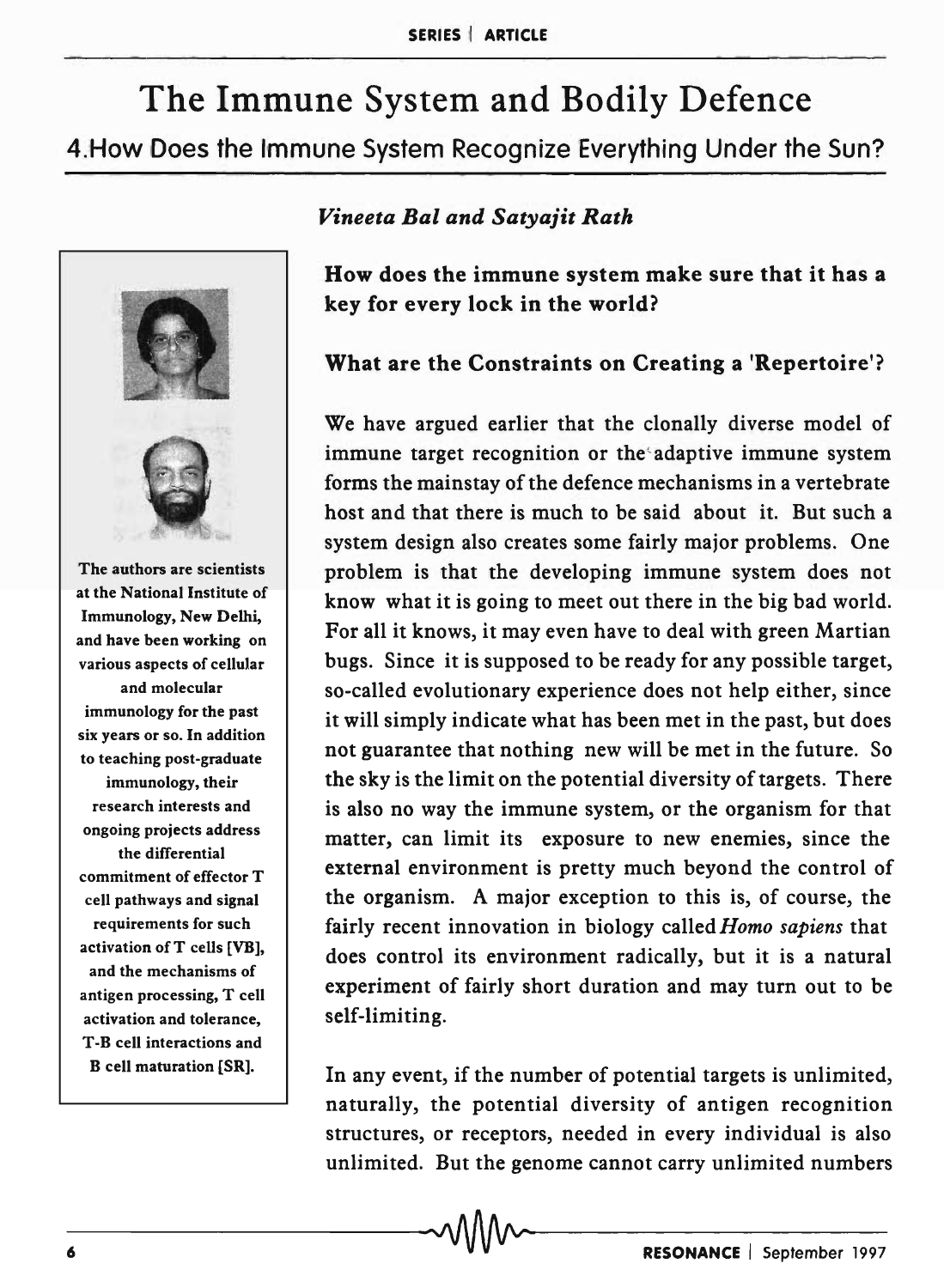of prefabricated genes. So how can this diverse array, this 'repertoire', of receptors be generated? The only way of generating such an infinity of receptors is to take a gene for a basic receptor shape and chop and change it at random to generate new genes for new shapes, and do this each time afresh in each individual. This explains the last peculiarity of the immune system mentioned at the beginning, - wherein the component cells rearrange their DNA during their development.

## How is Genome Tailoring to be Done for Making Receptors?

Subjecting the entire receptor gene to such tailoring would frequently cause a change, not in the bit of the receptor molecule that actually binds to its target, but in the bits that do other things, such as anchoring it to the membrane of the cell, for example. So it would be nice to restrict the alteration process to a very small portion of the receptor molecule. Also, this 'changing' would involve either adding, removing, or altering the sequence of the stretch of DNA concerned, at random. Such random DNA change is a very risky business for the cell to indulge in. So it would be better if the cell relies on such changes to a lesser extent. It would, therefore, also be better and safer to generate a fair-sized repertoire without having recourse to mutations if we can.

To do all this, first it is necessary to break the receptor down to its basic functional elements, so that the rearranging machinery only has to tinker with small well-defined bits in the receptor rather than play with the whole receptor. Obviously what we need, for each B cell and each T cell, is a receptor that recognizes a different target antigen. But having once recognized its own unique target, each receptor must be embedded in the surface membrane of the cell in the usual way. It must carry a signal into the B or the  $T$  cell it belongs to so as to stimulate it in exactly the same fashion as The previous articles of this series were:

1. Why do we need an immune system? January 1997.

2. How do parasites and the immune system choose their dances? February 1997.

3. How does the immune system organize itself so as to connect target recognition to expected functions? June 1997.

> The only way of generating an infinity of receptors is to take a gene for a basic receptor shape and chop and change it at random to generate new genes for new shapes, and do this each time afresh in each individual.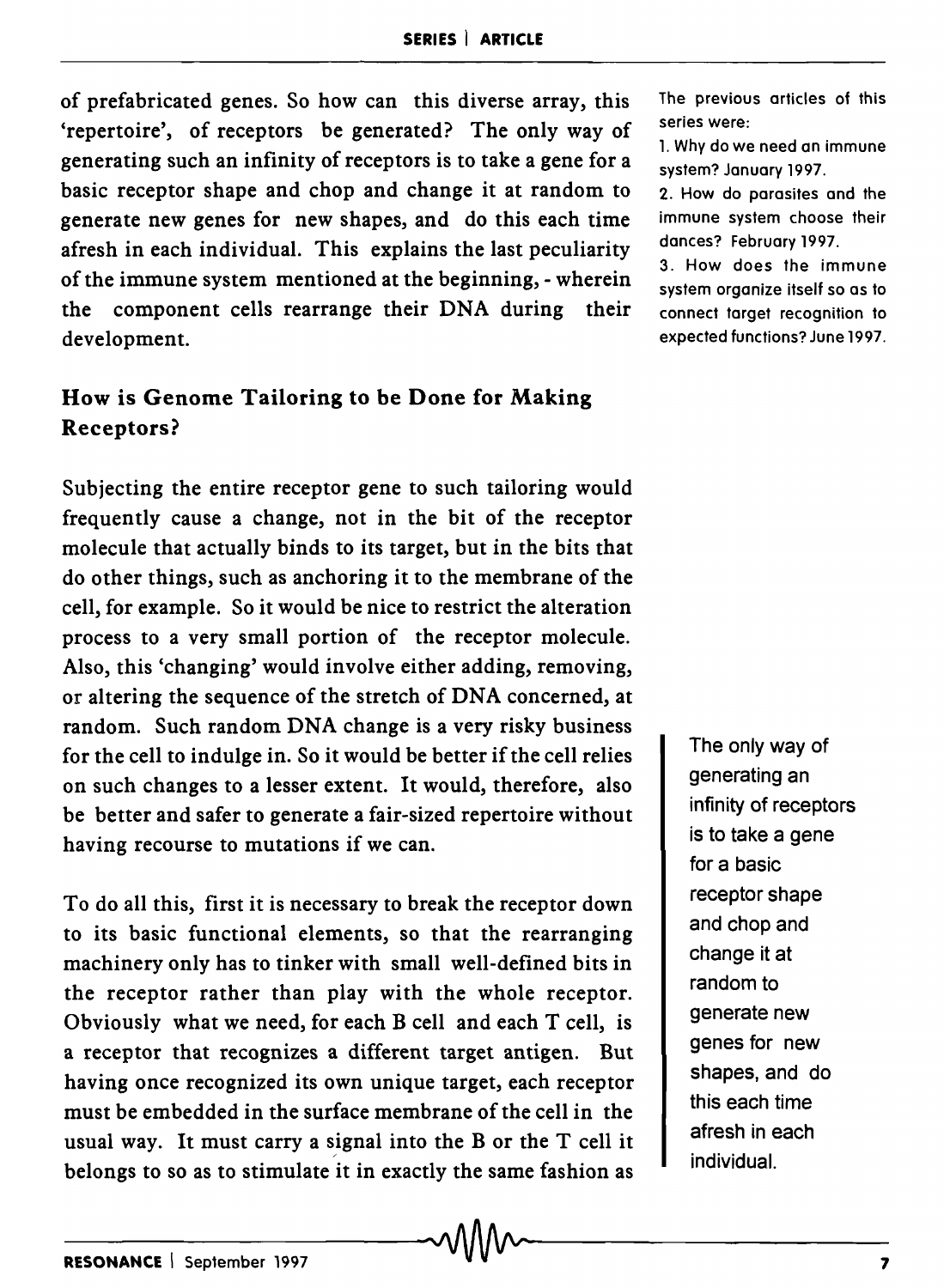any of its cousins on other B or T cells would. In other words, while the recognition function of each receptor must be unique, the anchoring and signalling functions must be common to all cells of a particular lineage, and therefore to all receptors in the repertoire of that lineage. In fact, the anchoring-signalling functions would be expected to differ only if the cell type and lineage is different, so that all B cells should share a common structure, while all T cells would share a common structure different from that of the B cells (see Figure 1).

So to begin, we can divide the receptor molecule itself into two, a recognition portion which must vary between individual cells, and an anchoring-signalling portion that must be common to all the cells of that particular lineage, either B or T as the case may be. The anchoring-signalling portion is the basic structural framework for the receptors which is shared by many receptors and is therefore the 'constant region', while the recognition



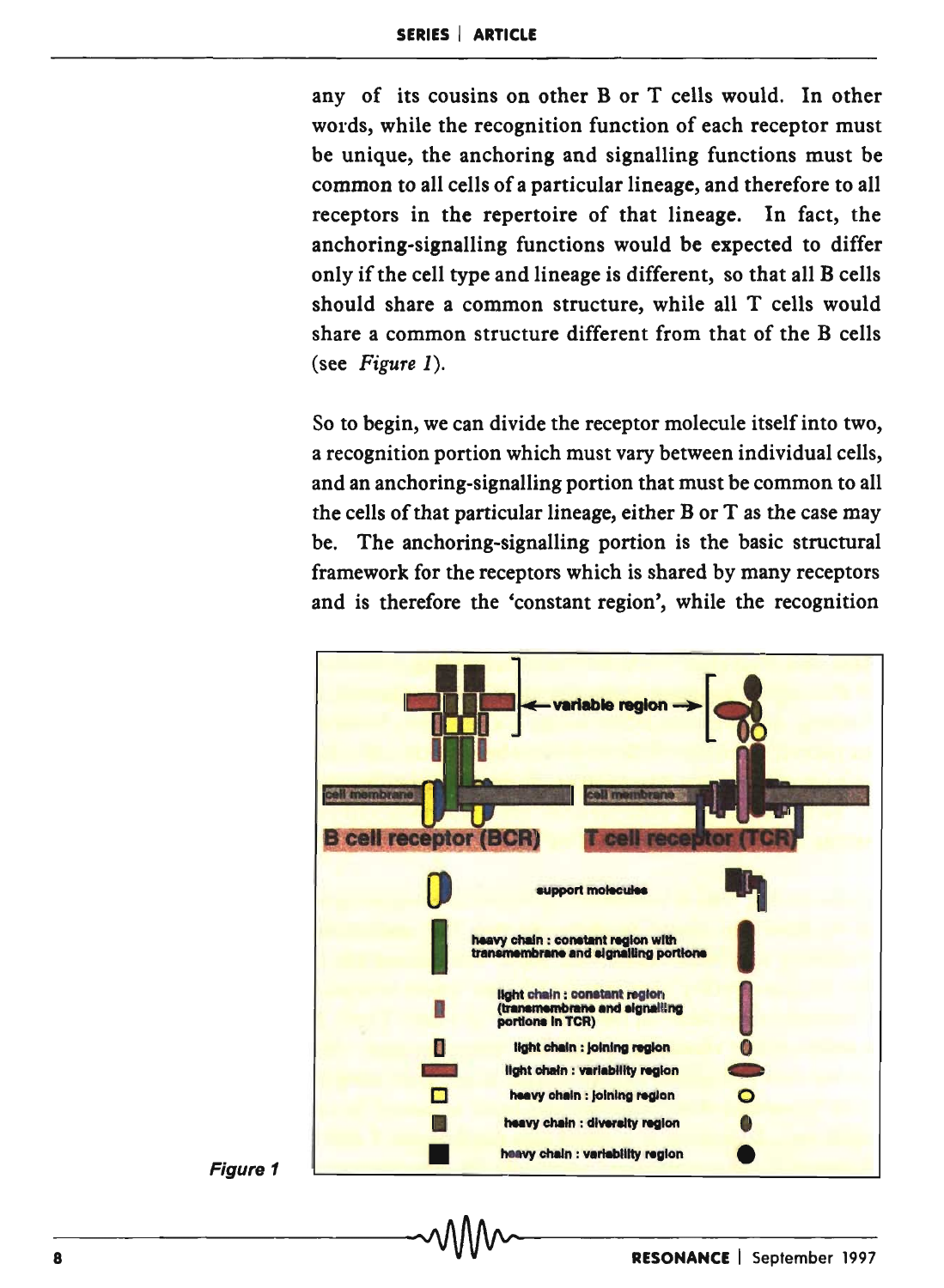portion is 'variable' between receptors (see *Figure* 1). So one can now get the constant region coded for by one *exon* 1 of the receptor gene and leave that untouched by the process of generation of diversity which would create the 'variable' exon.

## Can the Repertoire be Maximized Without Recourse to Mutation?

Next, are there any ways of generating a fair degree of diversity without having recourse to actual changes in the gene sequence, that is, by simply 'recombining' available genes rather than 'mutating' them? One way, of course, is to take small pools of building blocks for variable regions, and make a diverse repertoire by shuffled permutations and combinations of these. To maximize the results of such a shuffling exercise, it is useful to have multiple components to the variable region.

First, B cells can recognize any specific target shape, while T cells recognize target only as a peptide bound to an MHC molecule. Also, these are two different lineages of cells, which respond to different types of signals given to them by the receptor. So the constant regions also have to bedifferent (see *Figure 1*). It is thus useful to have separate sets of receptor genes from which to generate the receptors for B cells versus T cells.

Second, it would be useful to have receptors made of two protein chains rather than just one, so that chain-l A plus chain-2 B make one receptor, but chain-l A plus chain-2 C make a receptor with a different specificity. Many biological systems use two-chain receptors, so this is not a great practical problem either. Both Band T cell receptors thus have two chains, the smaller one called *alpha* or light chain and the larger one *beta*  or heavy chain (see *Figure 1).* 

Third, rather than simply using one small pool of variable regions for each chain from which to draw a lottery at random in 1 Exon is a protein-coding region of a gene that is represented in the mature RNA. Most protein-coding genes in eukaryotes consist of a series of exons interrupted by introns.

> Both Band T cell receptors have two chains, the smaller one called alpha or light chain and the larger one beta or heavy chain.